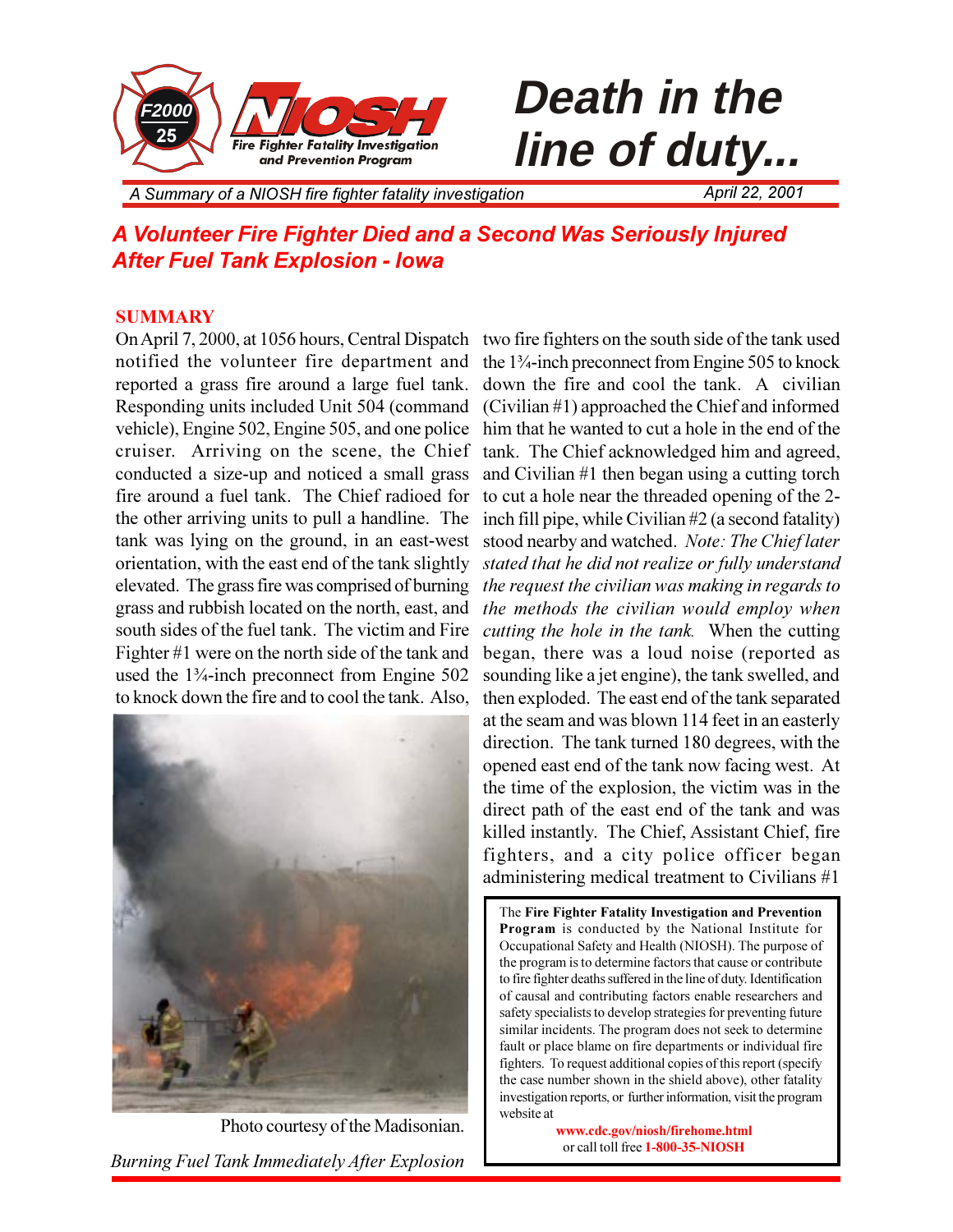*A Volunteer Fire Fighter Died and a Second Was Seriously Injured After Fuel Tank Explosion - Iowa*

and #2 and Fire Fighter #1. Fire Fighter #1 was  $\bullet$ knocked to the ground and received numerous injuries to his legs. Fire Fighter #1 was transported to a nearby hospital where he received further medical treatment. Civilian #1 was knocked to the ground, receiving severe burns, and was transported to the State's burn treatment center. Civilian #2 (a second fatality) had both legs severed at the knees from the flying debris. He was life-flighted to the regional hospital where he was later pronounced dead as a result of the traumatic amputation of his lower extremities. NIOSH investigators concluded that, to minimize the risk of similar occurrences, fire departments should

Fire Fighter Fatality Investigation<br>And Prevention Program

- *ensure that, for fires involving potentially dangerous substances, fire fighters utilize and follow the guidelines set forth in the U.S.* **Department of Transportation's North** *American Emergency Response Guidebook*
- *develop, implement, and enforce standard operating procedures (SOPs) that address fire fighter safety regarding emergency operations for hazardous substance releases*
- *ensure that emergency response personnel adhere to the procedures outlined in 29 CFR 1910.120(q)2 - Emergency response to hazardous substance releases*

Additionally, owners of aboveground storage tanks should

- *register all tanks, existing or new, with the State Fire Marshal*
- *ensure that aboveground tanks are in compliance with NFPA 30 2-3.6 Emergency Relief Venting for Fire Exposure for Aboveground Tanks*

 *ensure that unsupervised, isolated aboveground tanks are secured and marked in such a manner as to identify the fire hazards of the tank and its contents to the general public*

Additionally, operators conducting welding or cutting should

- *consider all containers/tanks hazardous unless they have been tested and found safe, cleaned, or rendered inert*
- *prohibit welding or cutting operations in the presence of explosive atmospheres*

### **INTRODUCTION**

On April 7, 2000, one 25-year-old male volunteer fire fighter (the victim) was instantaneously killed when a fuel tank exploded. Fire Fighter #1 was seriously injured and transported to the regional hospital for medical treatment. Civilian #1 was severely burned and transported to the state's burn treatment center. Civilian #2 (61-year-old male, a second fatality) was transported by helicopter to the regional hospital where he was later pronounced dead.

The National Institute for Occupational Safety and Health (NIOSH) was notified of this incident by the U.S. Fire Administration (USFA) on April 10, 2000. On August 7, 2000, two safety and occupational health specialists from the NIOSH Fire Fighter Fatality Investigation and Prevention Program investigated this incident. Meetings were conducted with the chief of the department and an investigator from the State Fire Marshal's Office. Interviews were conducted with the officers and fire fighters involved in this incident. NIOSH investigators obtained from the State Fire Marshal's office, copies of site maps, autopsy reports (for the victim and Civilian #2), witness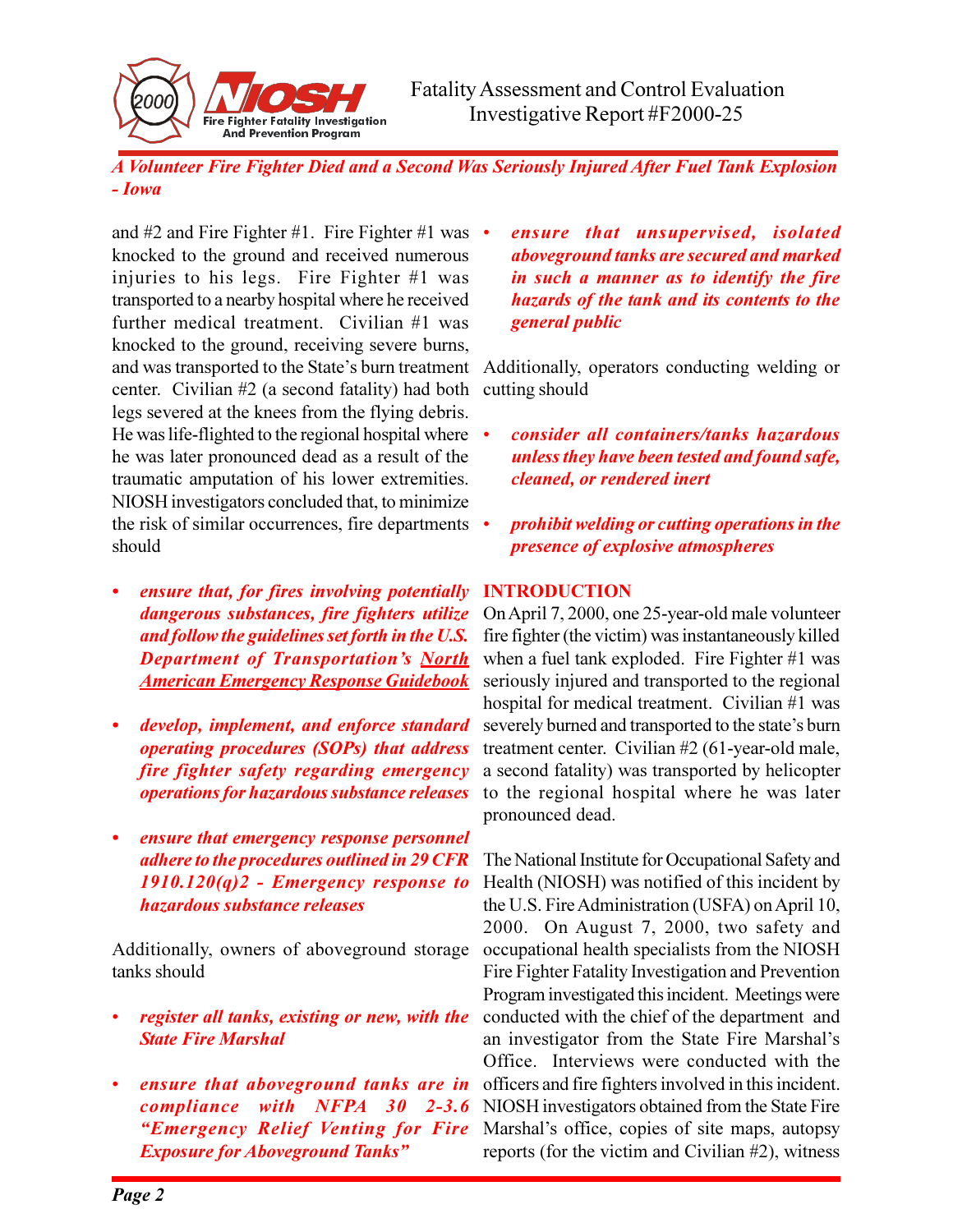*A Volunteer Fire Fighter Died and a Second Was Seriously Injured After Fuel Tank Explosion - Iowa*

statements, a report of the tank's usage and modification history, lab results of samples taken from the tank that exploded, and reports completed by the State Fire Marshal's office. A site visit was also conducted and the incident site photographed. The site was a vacant lot containing a total of two steel gravity-flow fuel tanks (one 15,000-gallon fuel storage tank [Tank #2] and one 10,000-gallon fuel storage tank [Tank #1, which exploded]), and several abandoned vehicles. Samples taken from Tank #1 by the State Fire Marshal's Office found traces of gasoline and a heavy petroleum distillate (kerosene). *Note*: *Samples were not taken from Tank #2.* The fire department involved in this incident consists of one station with a total of 21 uniformed fire fighters. The department serves a population of approximately 10,000 in a geographic area of 235 square miles. The fire department requires all new fire fighters to receive International Fire Service Training Association (IFSTA) fire training for Fire Fighter Level I. The victim was certified as Fire Fighter Level I and II. The victim also received training in apparatus operation, first aid, CPR, and search and rescue. The victim had six years of volunteer fire fighting experience.

Fire Fighter Fatality Investigation<br>And Prevention Program

### **INVESTIGATION**

On April 7, 2000, at 1056 hours, Central Dispatch received a call from the owner of the garage adjacent to the incident site, reporting a grass fire around a large fuel tank. Central Dispatch notified the volunteer fire department at 1056 hours. The units responding at 1056 hours included Unit 504 (Chief and Assistant Chief/driver), Engine 502 (victim, Fire Fighter #1, driver, and another fire *was accidental and that the cause of the grass* fighter), Engine 505 (Captain, driver, and 2 fire *fire was the hot metal fragments produced from* fighters), and a police cruiser (1 police officer) to conduct traffic control. Unit 504 was the first to arrive on the scene, at 1059 hours. Unit 504 approached the fireground along the north side the 10,000-gallon tank (Tank #1—the tank that of the fireground and positioned the apparatus *exploded) prior to the grass fire. When Tank #1* on the east side of the fireground (see Diagram *was pulled to the ground, the drain pipe on the*

1). The Chief sized up the south, east, and north sides of the tank as they arrived on the scene and noticed a grass fire around the fuel tank. The Chief radioed for the other arriving units to pull a handline. The tank was lying on the ground, in an east-west orientation, with the east end of the tank slightly elevated. The grass fire, which consisted of grass and rubbish, was located on the north and south sides of the fuel tank. There was also a small fire, with very little smoke, underneath the east end of the tank (see Photo 1). Engine 502 arrived on the scene following Unit 504, and the driver positioned the apparatus on the northeast corner of the fireground. Engine 505 approached the scene from the south and the driver positioned the apparatus on the southeast corner of the fireground (See Diagram 1). The victim and Fire Fighter #1 pulled a 150-foot, 1¾ inch preconnect from Engine 502 and began extinguishing the fire on the north side of the tank. The victim was the nozzle man and Fire Fighter #1 was his backup on the hoseline. The Captain from Engine 505 assisted a fire fighter from Engine 505 in pulling a 150-foot,  $1\frac{3}{4}$ -inch preconnect from Engine 505. A fire fighter from Engine 502 backed up the fire fighter on the hoseline from Engine 505 and quickly knocked down the fire on the south side of the tank. The Captain, standing on the south side of Tank #1, noticed a civilian (Civilian #1) cutting on Tank #2s support legs with an acetylene torch. The Captain then told Civilian #1 to stop cutting and to move out of the area. *Note: The State Fire Marshal's Office determined that the grass fire the hot work being conducted by Civilian #1 while he was cutting the support legs for Tank #2. The salvage workers had removed the support legs of*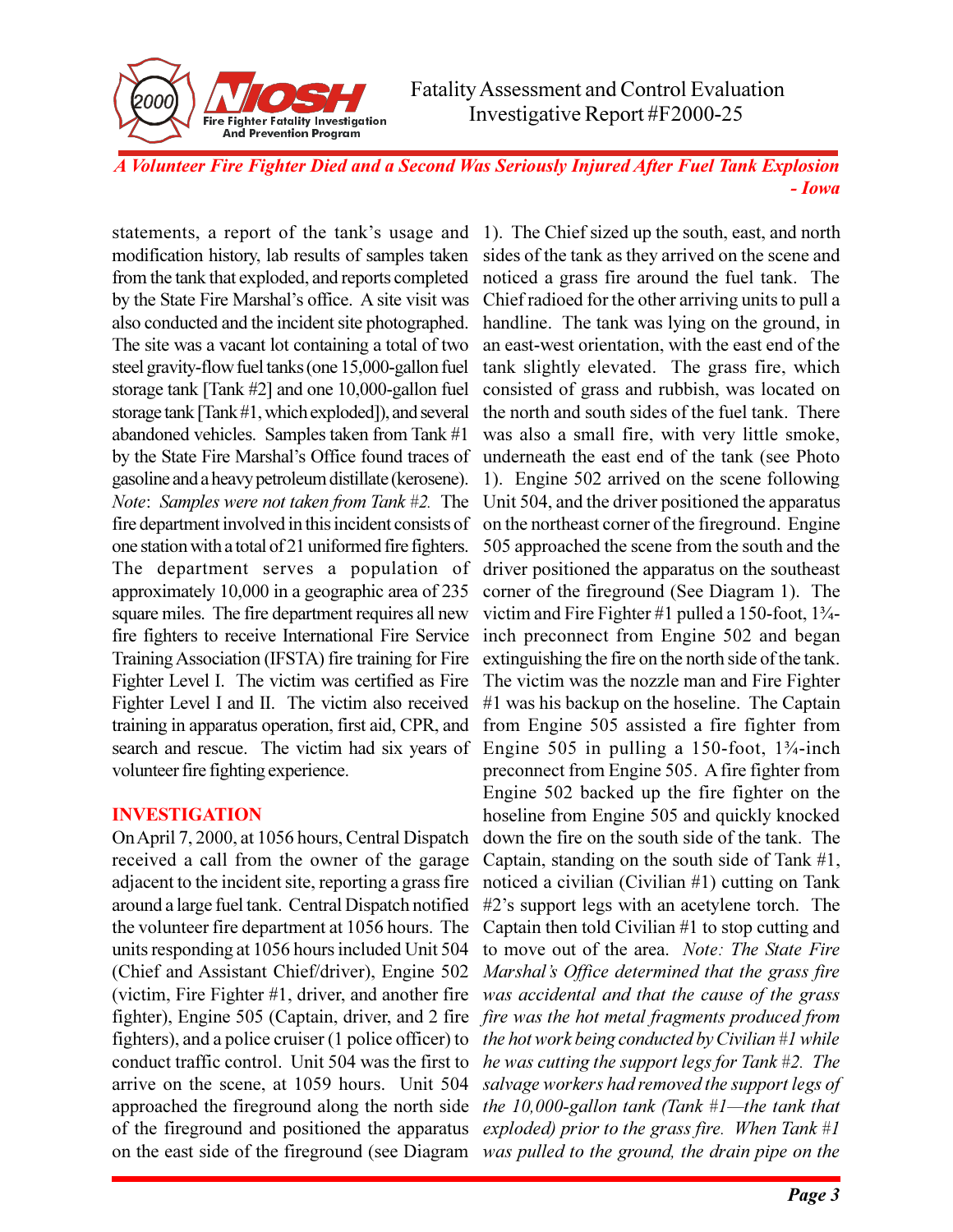

*A Volunteer Fire Fighter Died and a Second Was Seriously Injured After Fuel Tank Explosion - Iowa*

*bottom broke off and a diesel-fuel-like substance drained out onto the ground, saturating the grass surrounding Tank #1, and was burned off during the grass fire.* The victim and Fire Fighter #1 quickly knocked down the fire on the north side of the tank and underneath the east end of the tank. The fire under the east end of the tank was small, with flames impinging on the hole where the drain pipe had broken off (see Diagram 2 and Photo 1). The Assistant Chief instructed the victim and Fire Fighter #1 to use a fog stream on Tank #1 to cool it down. The Captain, on the south side of Tank #1, instructed his two fire fighters to also spray Tank #1 with water to cool it down (see Photo 2). The fire fighters on the south side of the tank used a straight stream on the tank for approximately 2 minutes. Initially, the water was turning to steam as the fire fighters applied water to the surface of the tank. After a few moments the tank appeared to have cooled down, to the point when the water was no longer turning to steam and was running down the sides of the tank. The Assistant Chief walked over to the tank, placed his hand on its side and noticed that it was cool to the touch. The owner of the garage, which is adjacent to the fireground, informed the Chief that the tank had been out of service and empty for a number of years. After completing fire suppression measures on the north side of the tank, the victim and Fire Fighter #1 repositioned themselves between the east end of the tank and Unit 504. The Captain and fire fighters on the south side of the tank were standing by, awaiting further instructions. While the Chief was standing on the north side of the fireground, Civilian #1 approached him and informed him that he wanted to cut a hole in the end of the tank. *Note: The hole was to be cut in the east end of the tank, allowing the salvage workers to pull a chain through the east end of the tank. The chain would then be used to drag the tank onto a truck to be removed from the site.* The Chief acknowledged him and agreed, and the

civilian then proceeded to the east end of the tank with a cutting torch. However, the Chief did not communicate this information to everyone on the fireground. *Note: The Chief later stated that he did not realize or fully understand the request the civilian was making in regards to the methods the civilian would employ when cutting the hole in the tank.* Civilian #1 lit his cutting torch, adjusted the flame, and began cutting near the threaded opening for the 2-inch fill pipe (see Diagram 1 and Diagram 2). The victim and Fire Fighter #1 were kneeling on the ground, facing the east end of the tank while manning the hoseline. The victim was on the nozzle with Fire Fighter #1 backing him up. Civilian #2 (a second fatality) was standing a few feet to the north of the victim and Fire Fighter #1 and was watching his partner (Civilian #1) prepare to cut into the tank (see Diagram 1). When cutting began, there was a loud noise (reported as sounding like a jet engine). After hearing the noise, the Captain and the fire fighters, standing on the south side of the tank, turned and began to run. Tank #1 then swelled and exploded. The east end of the tank (10 feet in diameter and weighing 900 pounds) separated at the seam, at the end of the tank (the end of the tank folded in half, forming into the shape of a "U"), and was blown in an easterly direction. The end of the tank deflected off the front end of Engine 502 before colliding into the side of a storage building (total distance traveled was 114 feet). The tank had turned 180 degrees, with the opened east end of the tank now facing west (see Photos 3 and 4). At the time of the explosion, the victim was in the direct path of the east end of the tank and was killed instantly. Fire Fighter #1 was knocked to the ground by the blast and flying debris and received numerous injuries to his legs. Civilian #1 was knocked to the ground, receiving severe burns to most of his body. Civilian  $#2$ 's legs were severed at the knees. The driver/operator of Engine 502 was knocked to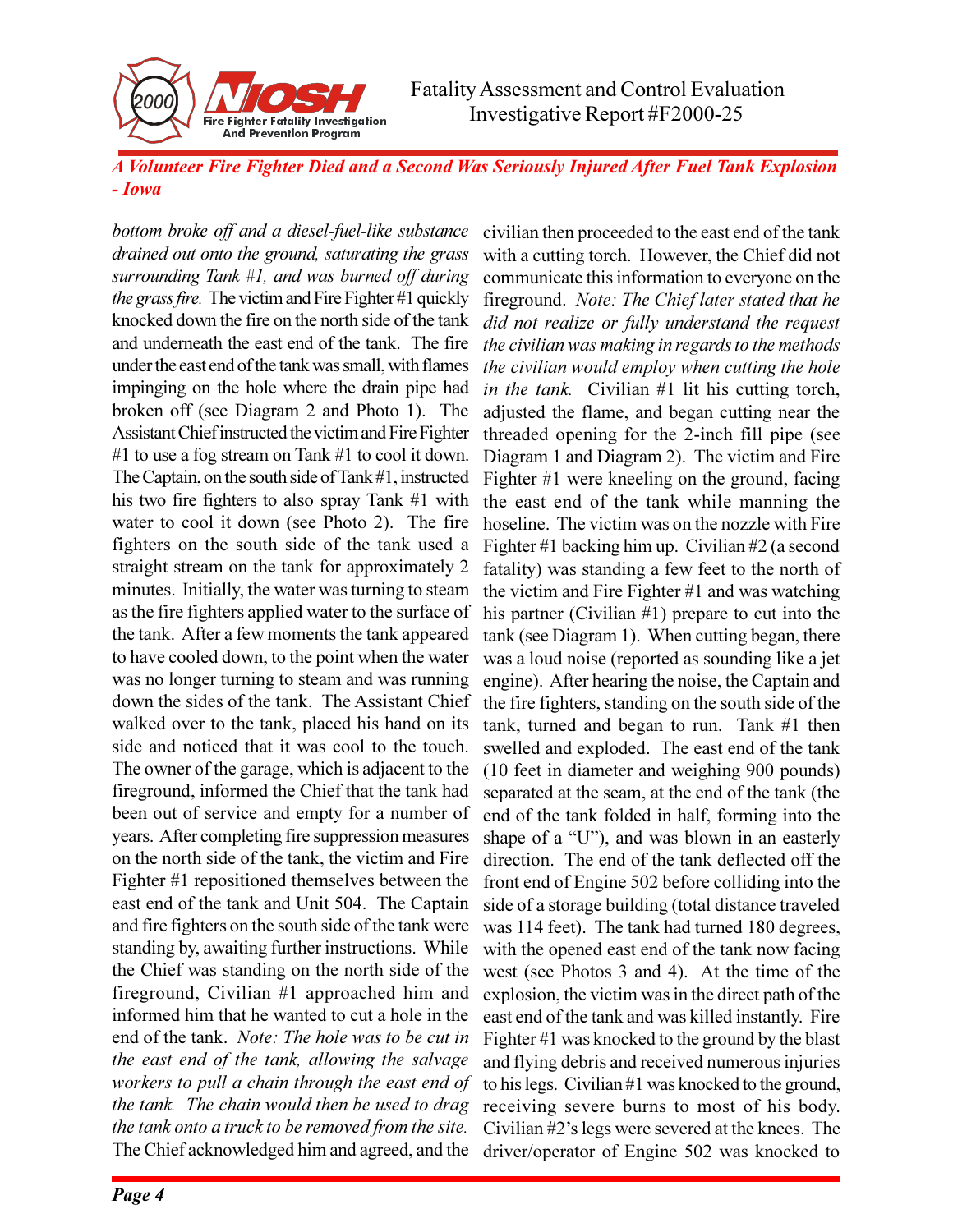*A Volunteer Fire Fighter Died and a Second Was Seriously Injured After Fuel Tank Explosion - Iowa*

the front end of Engine 502. The Assistant Chief, (NAERG96), produced by the Department of who was standing to the north of the victim, was uninjured. At the time of the explosion, the Chief was walking toward Unit 504, and was just to the south of Fire Fighter #1, when he was knocked to the ground by the blast, but was not injured. There were no other serious injuries reported. The Chief radioed Central Dispatch at 1112 hours for an ambulance. The driver/operator from Engine 505 grabbed the hoseline on the south side of the tank and began to extinguish the spot fires around the tank. The Assistant Chief, Chief, fire fighters, and a city police officer began administering medical treatment to both Civilian #1 and #2 and to Fire Fighter #1. Fire Fighter #1 was  $\bullet$ transported to a nearby hospital where he received further medical treatment. Civilian #1 was transported to the state's burn treatment • center. Civilian #2 was life-flighted to the regional hospital where he was later pronounced dead as a result of the traumatic amputation of his lower extremities. The victim was pronounced dead at the scene.

Fire Fighter Fatality Investigation<br>And Prevention Program

### **CAUSE OF DEATH**

The cause of the victim's death was listed by the State Medical Examiner as multiple blunt The emergency response recommendations for force injuries to the head, neck, torso, and fires involving tanks include the following: extremities.

### **RECOMMENDATIONS AND DISCUSSION**

*Recommendation #1: Fire departments should ensure that, for fires involving potentially dangerous substances, fire fighters utilize and follow the guidelines set forth in the U. S. Department of Transportation's North American Emergency Response Guidebook.1,2*

Discussion: If an incident is believed to involve • unknown dangerous substances, the user should refer to Guide 111 (pp. 170-171) of the North

the ground as the end of the tank deflected off American Emergency Response Guidebook Transportation (DOT). The guide is primarily used to aid first responders in quickly identifying the specific or generic hazards of the material(s) involved in the incident and protecting themselves and the general public during the initial response phase of the incident. Guide 111 (mixed load/ unidentified cargo) lists potential hazards and steps to follow to ensure public safety and the safety of the emergency personnel.

> Potential hazards (fire or explosion) specific to this incident were

- explosion from heat, shock, friction, or contamination
- ignition by heat, sparks or flames
- travel of vapors to source of ignition, resulting in flash back
- explosion of containers when heated
- rupture of cylinders, resulting in rocketing.

- cool containers with flooding quantities of water until well after fire is out
- do not get water inside containers
- withdraw immediately in case of rising sound from venting safety devices or discoloration of tank
- ALWAYS position apparatus and personnel a safe distance away from the tank; sections of the tank can fly in any direction.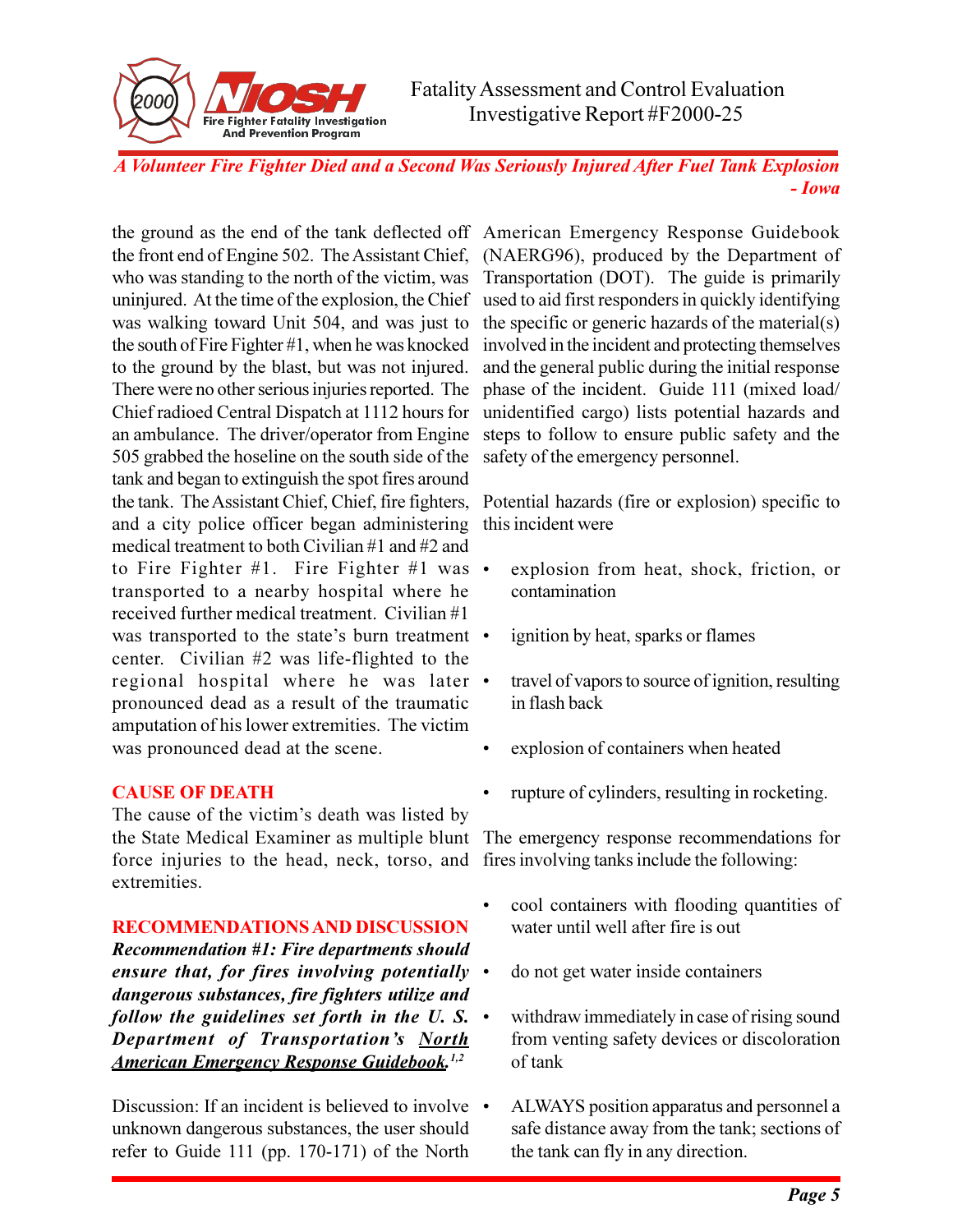*A Volunteer Fire Fighter Died and a Second Was Seriously Injured After Fuel Tank Explosion - Iowa*

The emergency response recommendation to At the time of the incident, the department did ensure public safety, for fires involving tanks not have written or established SOPs regarding include the following:

Fire Fighter Fatality Investigation<br>And Prevention Program

- call the appropriate emergency response *Recommendation #3: Fire departments should* telephone numbers listed on the back cover *Guidebook*
- keep unauthorized personnel away
- stay upwind
- keep out of low areas, such as ditches, culverts, or any depression in the surrounding terrain.

This incident involved a fire in proximity to a large fuel tank, which requires the evacuation and isolation of the incident site for a minimal distance of ½ mile in all directions.

Fire fighters arriving at the scene stated that there were no placards or warning signs on or near the tank. Photos of the tank at the scene of the incident did not reveal any information contrary to the fire fighters' reports that there were no Recommendation #4: Register all tanks, existing placards or warning signs.

*Recommendation #2: Fire departments should* Discussion: Code of Iowa Chapter 100 and *develop, implement, and enforce standard operating procedures (SOPs) that address fire fighter safety regarding emergency operations for hazardous substance releases. 3,4*

Discussion: Standard operating procedures registration. Tank #1 (10,000 gal) and Tank (SOPs) regarding operations to be conducted at #2 (15,000 gal) were never approved, the scene of a hazardous substance release would inspected, or registered with the State Fire provide fire fighters with the department's most Marshal's Division of Registration, according commonly accepted order of fireground priorities. to AST files on hand. The tank was subject to

hazardous-substance-release incidents.

of the *North American Emergency Response adhere to the procedures outlined in 29 CFR ensure that emergency response personnel 1910.120(q)2Emergency response to hazardous substance releases.<sup>5</sup>*

> Discussion: Fire departments should comply with OSHA safety standard 29 CFR 1910.120(q)2 which would provide additional guidelines to a fire department's standard operating procedures (SOPs). Standard 29 CFR 1910.120(q)2 contains procedures for dealing with emergency responses. These procedures include (1) emergency response plan, (2) elements of an emergency response plan, (3) procedures for handling emergency response, (4) skilled support personnel, (5) specialist employees, (6) training, (7) trainers, (8) refresher training, (9) medical surveillance and consultation, (10) chemical protective clothing, and (11) postemergency response operations.

> Additionally, owners of aboveground storage tanks should

## *or new, with the State Fire Marshal.<sup>6</sup>*

Iowa Administrative Code Chapter 5, Section 661-5.307(1) both require the registration of aboveground storage tanks (AST) exceeding 1,100 gallons. All tanks, existing or new, shall be reported to the Fire Marshal Division for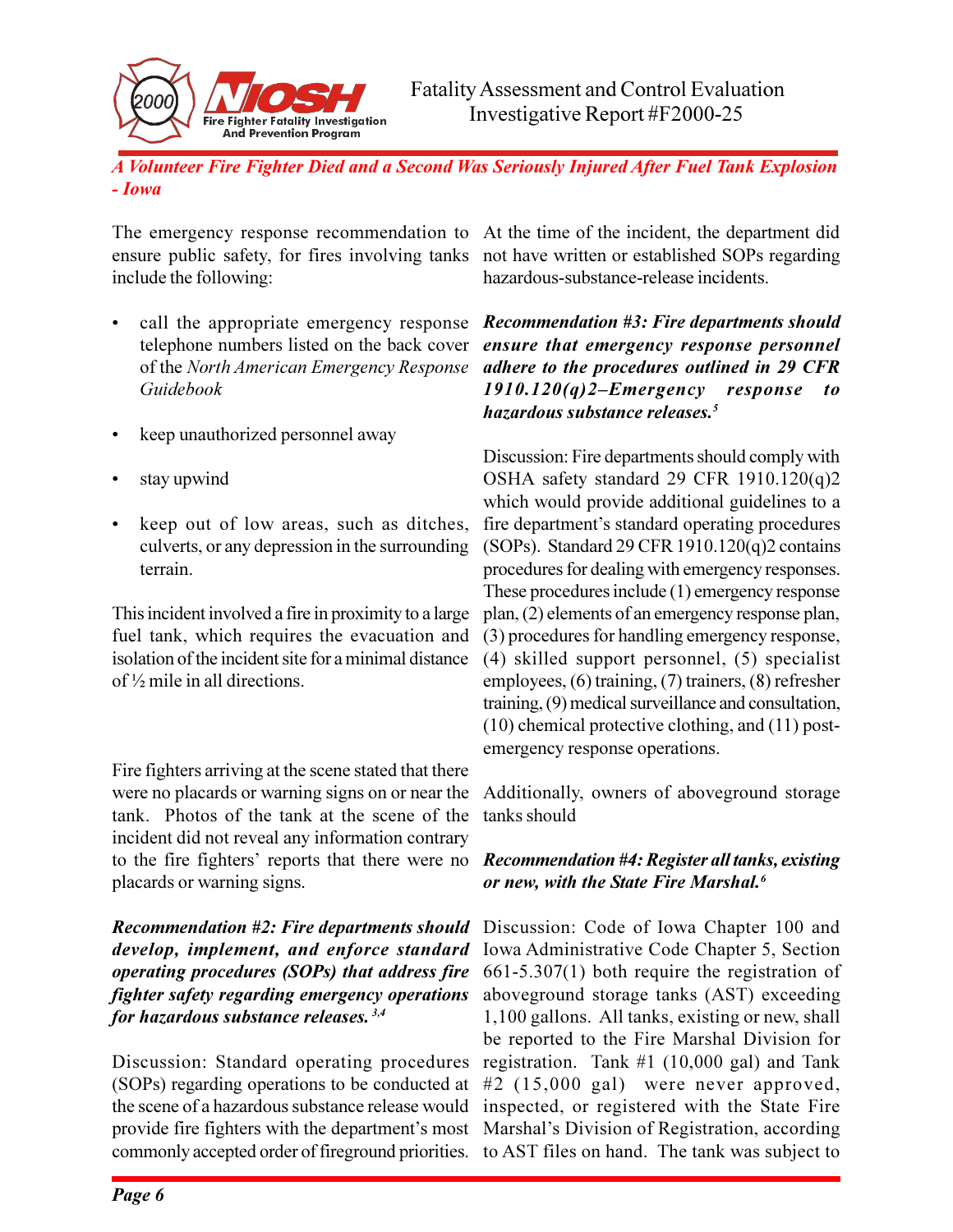

out-of-service notification according to Chapter the fire hazards of the tank and its contents to the 5, Section 661-5.307 (101).

*Recommendation #5: Ensure that aboveground* form of barricade to deter tampering or *tanks are in compliance with NFPA 30 2-3.6 Emergency Relief Venting for Fire Exposure for Aboveground Tanks.*<sup>*n*6,7</sup>

Discussion: Except as provided in NFPA 30 2- 3.6.2, "every aboveground storage tank shall have some form of construction or device that will relieve excessive internal pressure caused by Additionally, persons conducting welding or exposure fires." Under 2-3.6.4, "where entire cutting should dependence for emergency relief is placed upon pressure-relieving devices, the total venting *Recommendation #7: Consider all tanks* capacity of both normal and emergency vents shall *hazardous unless they have been tested and* be enough to prevent rupture of the shell or heads *found safe, cleaned, or rendered inert.8,9* of a horizontal tank.

The State Fire Marshal's office found that Tank containing hazardous materials may cause, and #1s venting capacity consisted of two 3-inch vent has caused, explosions or fires resulting in death openings that had both been sealed by a 2¼-inch and serious injuries. Any tank can contain or may reduced caps. The 2¼-inch reduced caps made have contained a combustible material. Three the tank vapor tight. The pressure valve installed aspects of minimizing risks associated with on Tank #1 was 6 inches in width. Pressure combustibles are (1) containment, (2) ventilation, venting for a 10,000-gallon tank (Tank  $#1$ ) requires valves 8 inches in width. Thus, the vapors were unable to escape the tank and venting did The civilian salvage workers involved with not occur. The emergency pressure valve acting alone did vent, but did not prevent the rupture of render the tanks vapor free while they were the tank due to the flame from the torch coming in contact with trapped vapors.

### *Recommendation #6: Ensure that unsupervised, isolated aboveground tanks are secured and marked in such a manner as to identify the fire hazards of the tank and its contents to the* [kerosene] were detected in samples taken from *general public.<sup>7</sup>*

Discussion: Unsupervised, isolated aboveground debris surrounding the tank. Cutting was storage tanks shall be secured and marked with continued on and around the storage tank with placards or labels in such a manner so as to identify the hot pieces of metal from the steel frame

general public. The area in which the tank is located should be protected by fencing or some trespassing. The State Fire Marshal's Office found that the tank was not properly labeled. The tanks were not secured or protected from tampering or trespassing. No placards or signs were visible in photographs taken of Tank #1 and Tank #2 at the incident scene.

Discussion: Welding and cutting on tanks and (3) purging.

dismantling the aboveground tanks failed to cutting the supports of the two tanks. When the supports for Tank #1 were cut, the tank was allowed to fall freely onto the ground, which in turn broke off the drain pipe (labeled as F on Diagram 2). This allowed flammable liquid (gasoline and a heavy petroleum distillate Tank  $#1$  by the State Fire Marshal's Office) to drain from the tank and saturate the grass and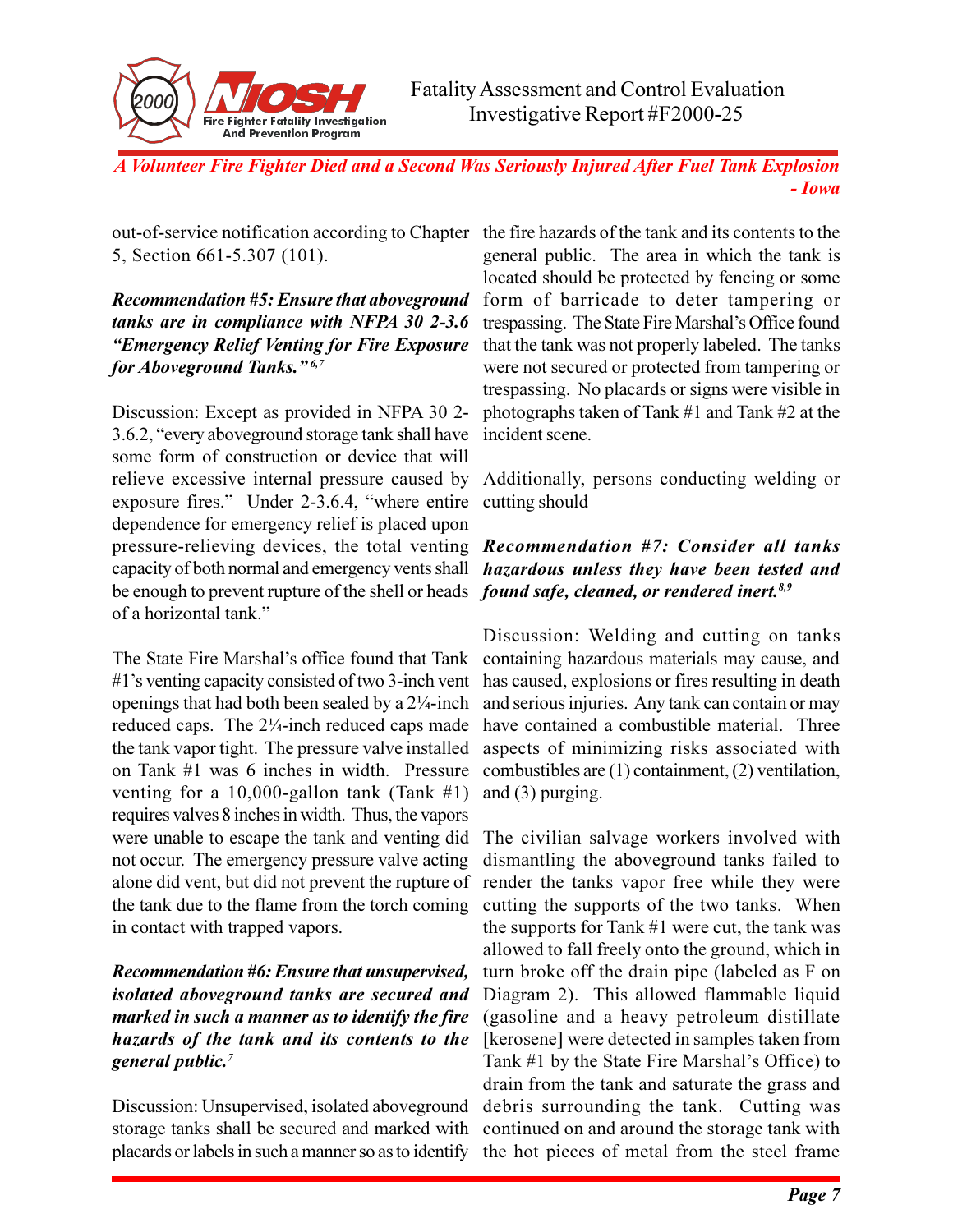

smoldering in the grass (source of ignition for fail from flame impingement within the first 15 grass fire).

### *Recommendation #8: Prohibit welding or cutting operations in the presence of explosive atmospheres.<sup>10</sup>*

Discussion: NFPA 51B states that cutting or welding shall not be permitted in the presence of explosive atmospheres (e.g., mixtures of flammable gases, vapors, liquids, or dusts with air) or explosive atmospheres that can develop inside uncleaned or improperly prepared drums, tanks, or other containers and equipment that have previously contained such materials or that can develop in areas with an accumulation of combustible dusts. The civilian salvage workers involved with dismantling the aboveground tanks continued cutting operations in the presence of flammable liquids (gasoline and a heavy petroleum distillate [kerosene]) after the flammable liquids drained from Tank #1. Civilian #1 proceeded to cut into Tank #1 after the tank had been exposed to the heat produced by the grass fire. Tank #1 was not cleaned or prepared for cutting prior to Civilian #1 cutting into the east end of the tank. Fire was present under the east end of Tank #1 during fire fighting operations. Flames were impinging on the opening for the drain pipe. When flame impingement occurs on a tank that has little liquid inside it, then there is nothing to absorb the heat but the metal itself. Tank #1 was constructed of steel. A total of 16 minutes 6. had elapsed from the time Central Dispatch was notified of the fire (1056 hours) until the Chief 5.307(1) [1993]. called requesting an ambulance (1112 hours). The amount of time that Tank #1 was exposed to fire prior to the call to Central Dispatch is unknown. Steel does not tolerate high heat well so when temperatures reach above  $400^{\circ}$ F, the integrity of the tank is quickly jeopardized 8. National Fire Protection Association [1997].

to 20 minutes of the first flame exposure).

### **REFERENCES**

1. U.S. Department of Transportation, Transport Canada, and the Secretariat of Communications and Transportation of Mexico [1996]. North American Emergency Response Guidebook. Washington, DC: U.S. Department of Transportation, Research and Special Programs Administration, Office of Hazardous Materials Initiatives and Training. p. 170-171. Internet: welisten@rspa.dot.gov.

2. Hawley, C [2000]. Hazardous materials information resources. In: Clark S, ed. The firefighter's handbook: essentials of firefighting and emergency response. Stamford, CT: Delmar Publishers, p. 769.

3. Dunn, V [1992]. Safety and survival on the fire ground. Fire Engineering Books & Videos. Saddle Brook, NJ.

4. International Fire Service Training Association [1998] Stillwater, OK: Oklahoma State University. Essentials of fire fighting,  $4<sup>th</sup>$  ed.

5. 29 CFR Part 1910.120, Code of Federal Regulations, Washington, D.C.: U.S. Government Printing Office, Office of the Federal Register.

6. Code of Iowa Chapter 100, Iowa Administrative Code Chapter 5, Section 661-

7. National Fire Protection Association 30: 2- 3.6, 2-3.9, 1996 Edition, Flammable and Combustible Liquids Code, Quincy, MA.

(NFPA statistics show that pressure tanks can Fire protection handbook. Quincy, MA: National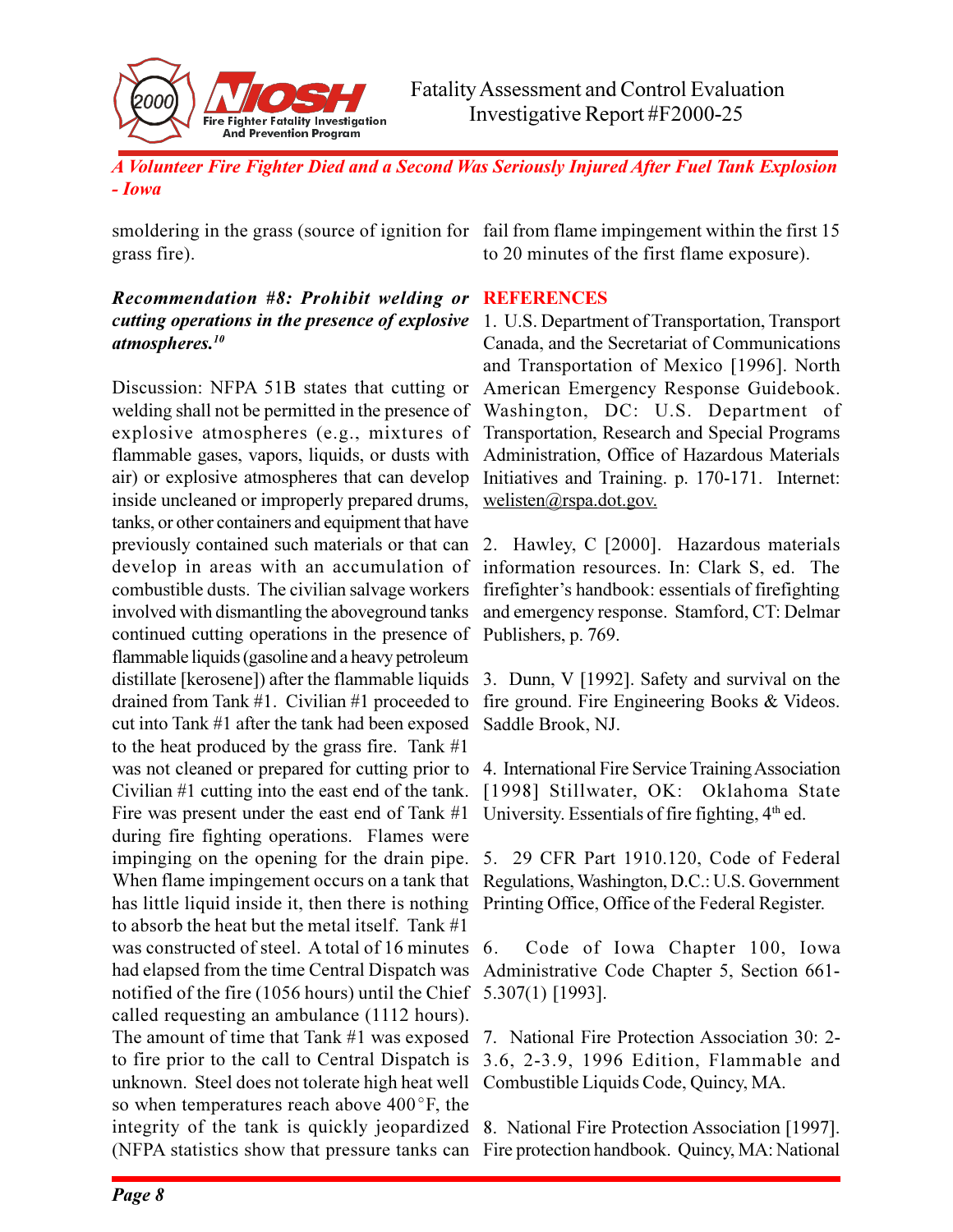

Fire Protection Association, pp. 3-175.

### **INVESTIGATOR INFORMATION**

9. National Fire Protection Association 327 2-3, 1993 Edition, Cleaning or Safeguarding Small Health Specialists, Division of Safety Research, Tanks and Containers Without Entry, Quincy, MA. NIOSH.

10. National Fire Protection Association 51B: 3- 1.1 (c), 1994 Edition, Fire Prevention in Use of Cutting and Welding Processes, Quincy, MA.

This incident was investigated by Mark McFall and Kimberly Cortez, Safety and Occupational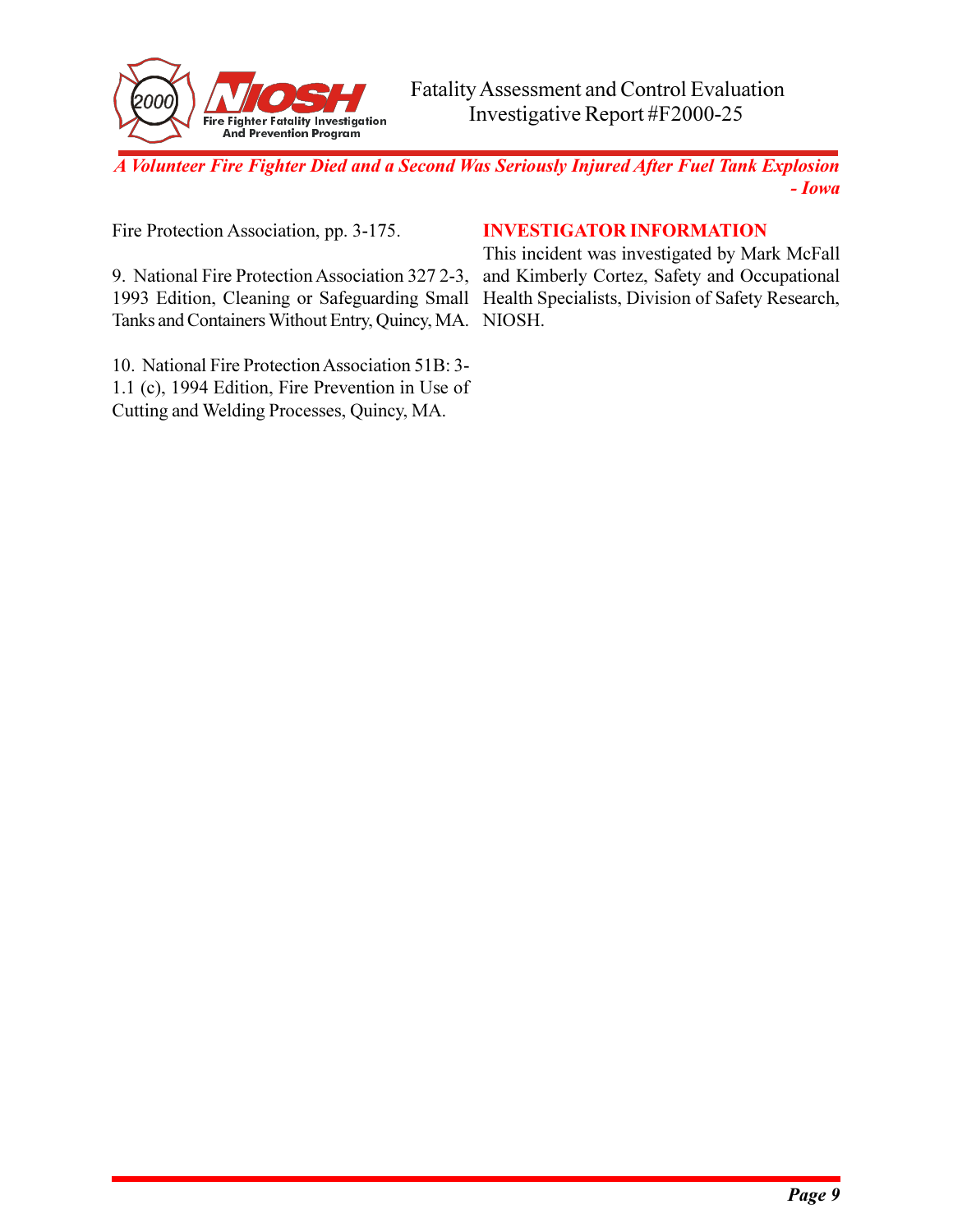



*Diagram 1. Aerial View of Incident Site*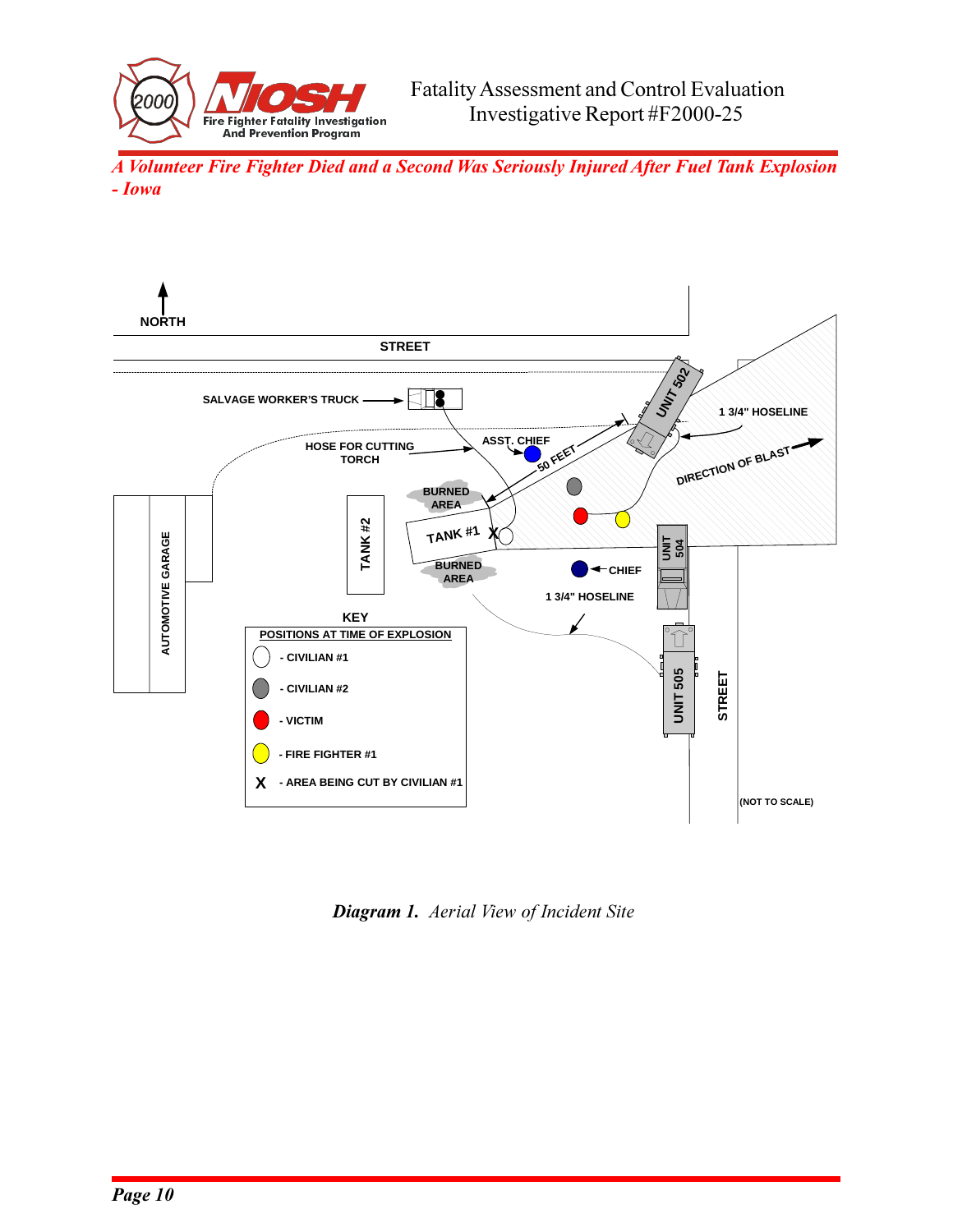



*Diagram 2. Profile of Fuel Tank #1*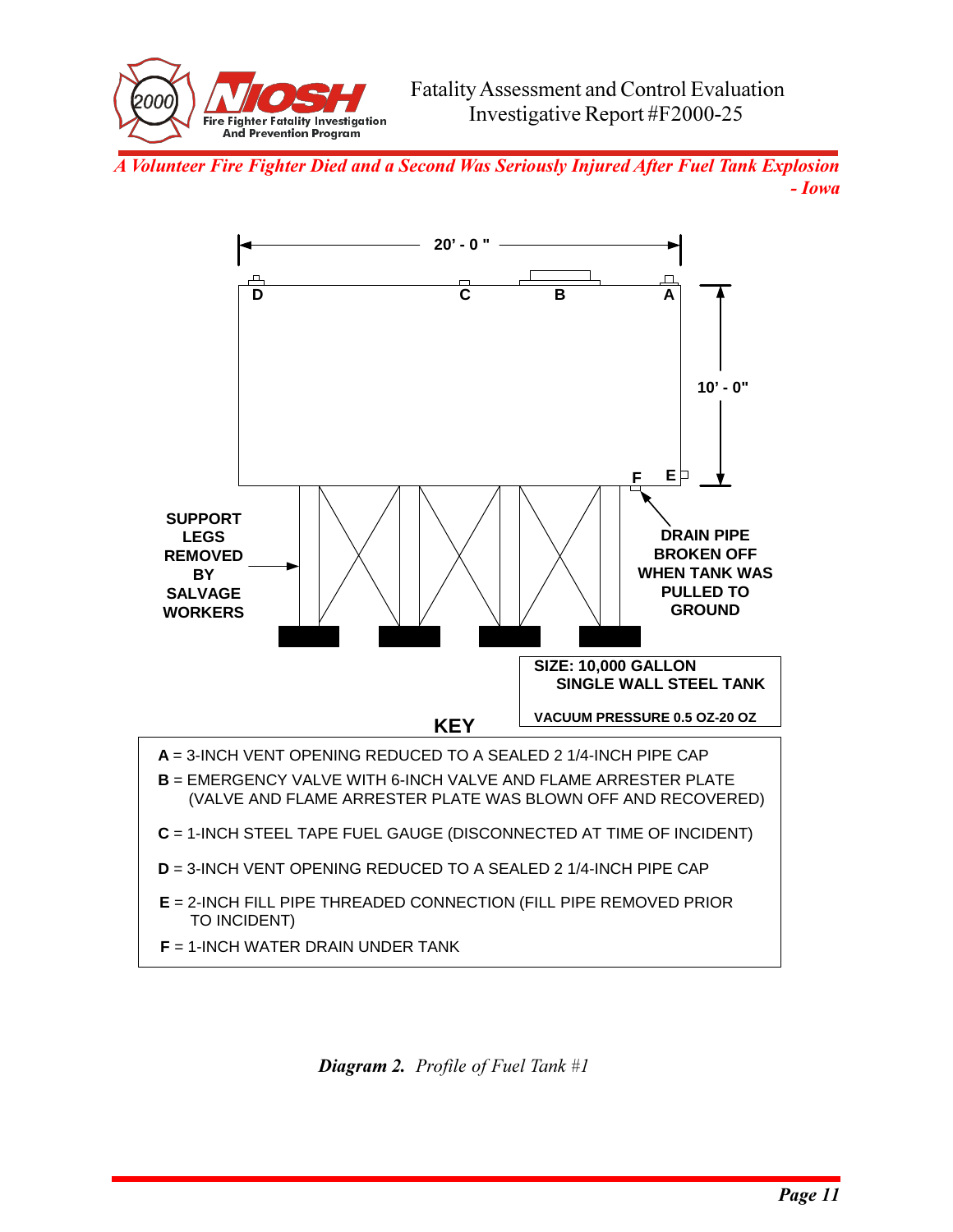



Photo courtesy of the Madisonian.

*Photo 1. Photo of Tank #1 Prior to Explosion*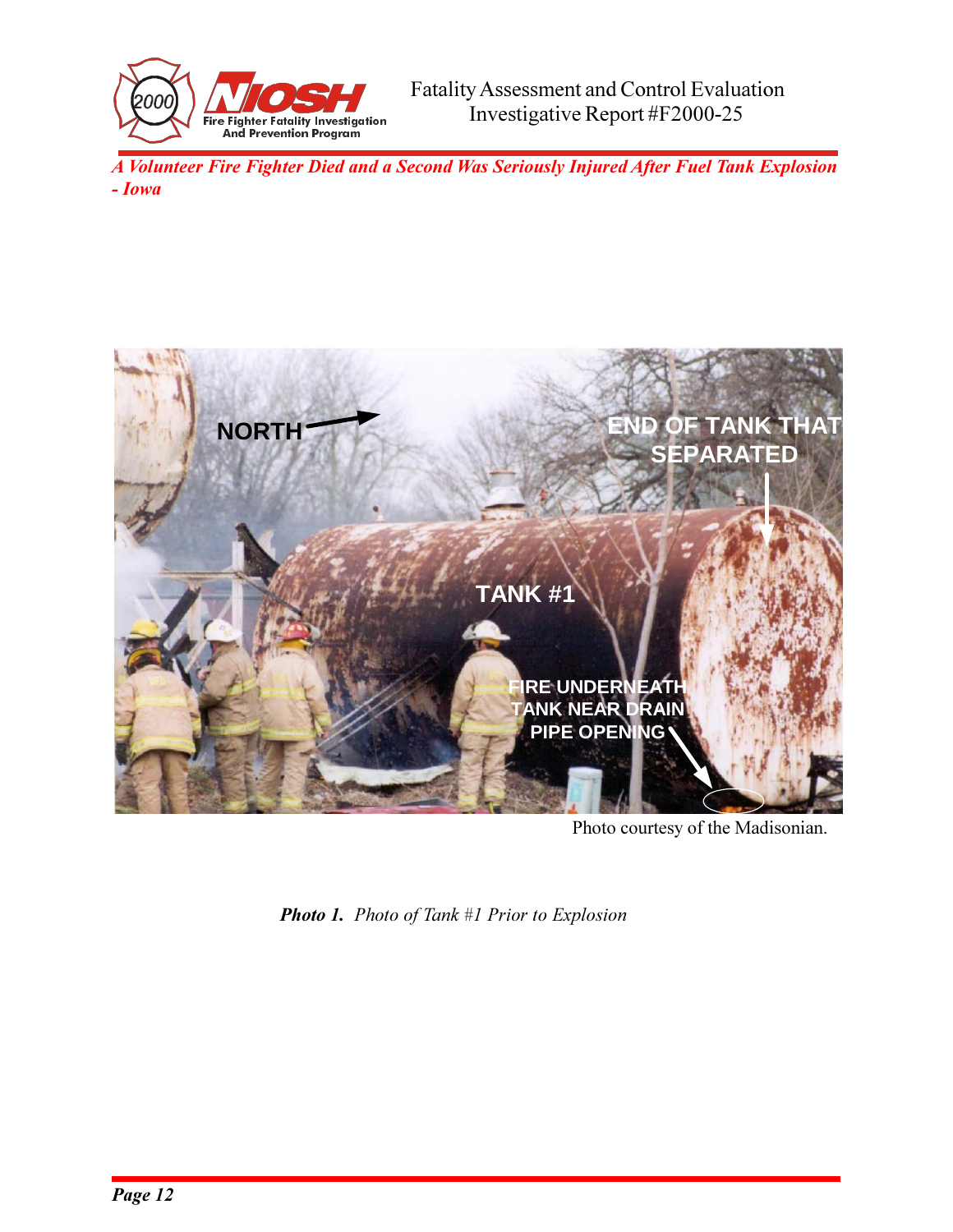



Photo courtesy of the Madisonian.

*Photo 2. Fire Fighters on the South Side of Tank #1, Prior to the Explosion, Applying Water to Tank's Surface to Cool It Down*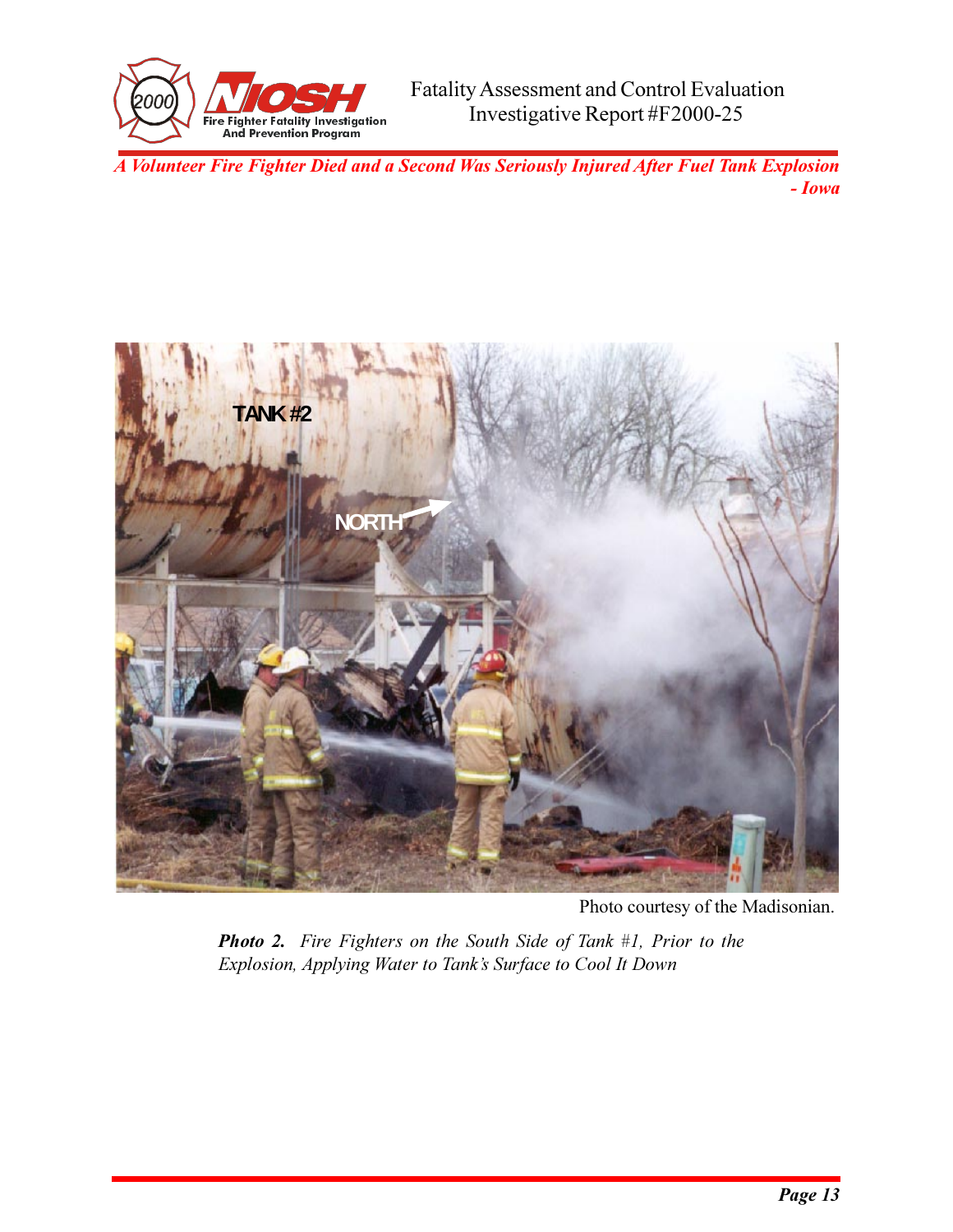



Photo courtesy of the Madisonian.

*Photo 3. Burning Fuel Tank Immediately After Explosion*